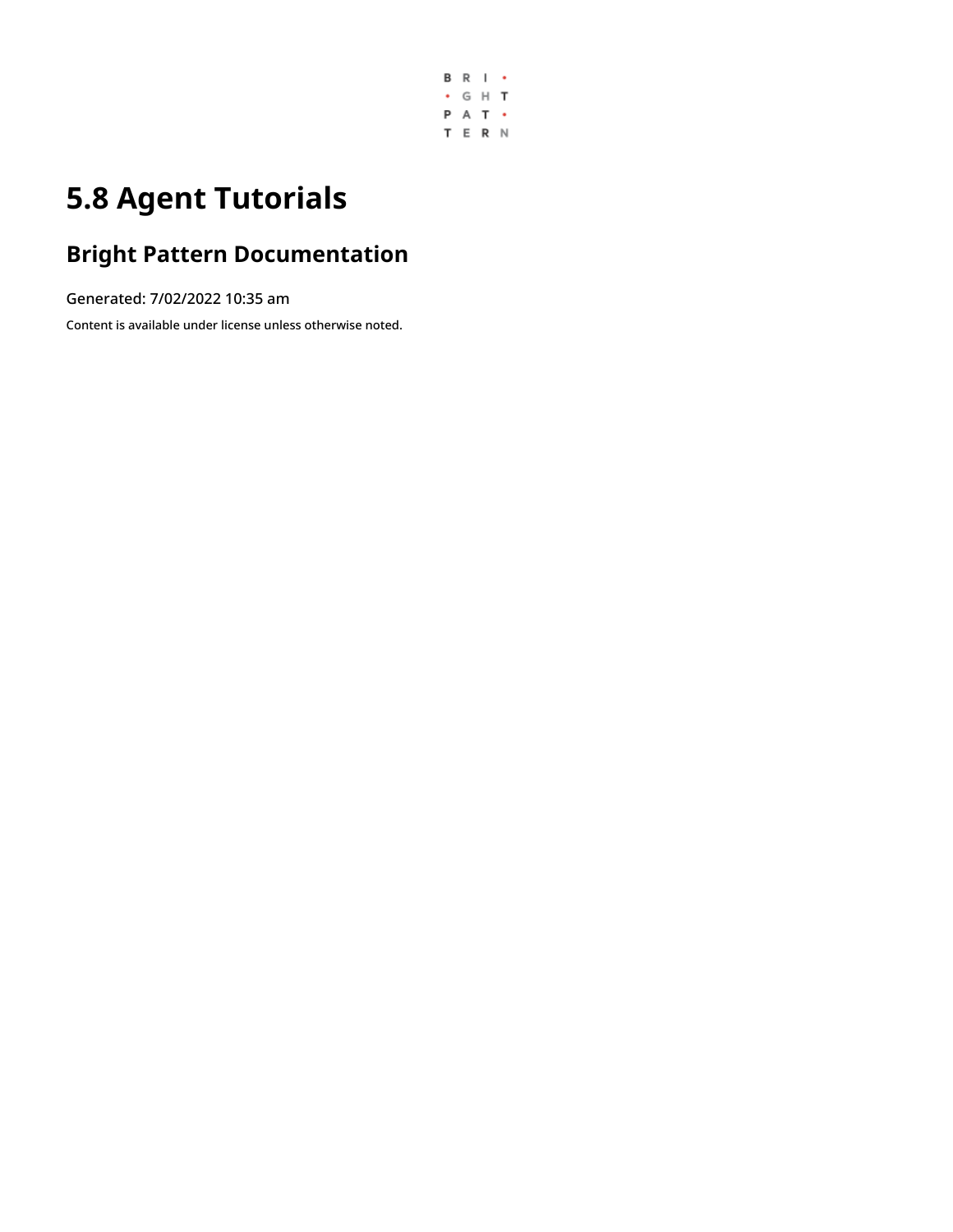## **Table of Contents**

<span id="page-1-0"></span>

| <b>Table of Contents</b>              | $\overline{c}$ |
|---------------------------------------|----------------|
| Calendar                              | $\overline{3}$ |
| <b>Calls Tutorials</b>                | $\overline{3}$ |
| <b>Articles</b>                       | 3              |
| <b>Basic Information</b>              | 3              |
| Accepting/Rejecting Calls             | 3              |
| After Call Work and Dispositions      | 3              |
| <b>Callback Reservation</b>           | $\overline{3}$ |
| Conferences                           | $\overline{3}$ |
| <b>Consultations and Transfers</b>    | 3              |
| Directory                             | 3              |
| Favorites                             | 4              |
| Follow-ups                            | 4              |
| Mute and Hold<br><b>Placing Calls</b> | 4<br>4         |
| Recording and Voice                   | 4              |
| Redialing                             | 4              |
| Remote Assistance                     | 4              |
| Sending Numeric Information           | 4              |
| Service Queue                         | 4              |
| <b>Cases and Email</b>                | 4              |
| Chats                                 | 5              |
| Contacts                              | 7              |
| Knowledge Base                        | 7              |
| <b>Microsoft Teams</b>                | 7              |
| <b>Articles</b>                       | 7              |
| <b>Outbound Campaigns</b>             | 7              |
| <b>Remote Assist Overview</b>         | 8              |
| Requirements                          | $\overline{8}$ |
| <b>Tutorials</b>                      | $\overline{8}$ |
| Search                                | 9              |
|                                       |                |
| <b>States</b>                         | 9              |
|                                       |                |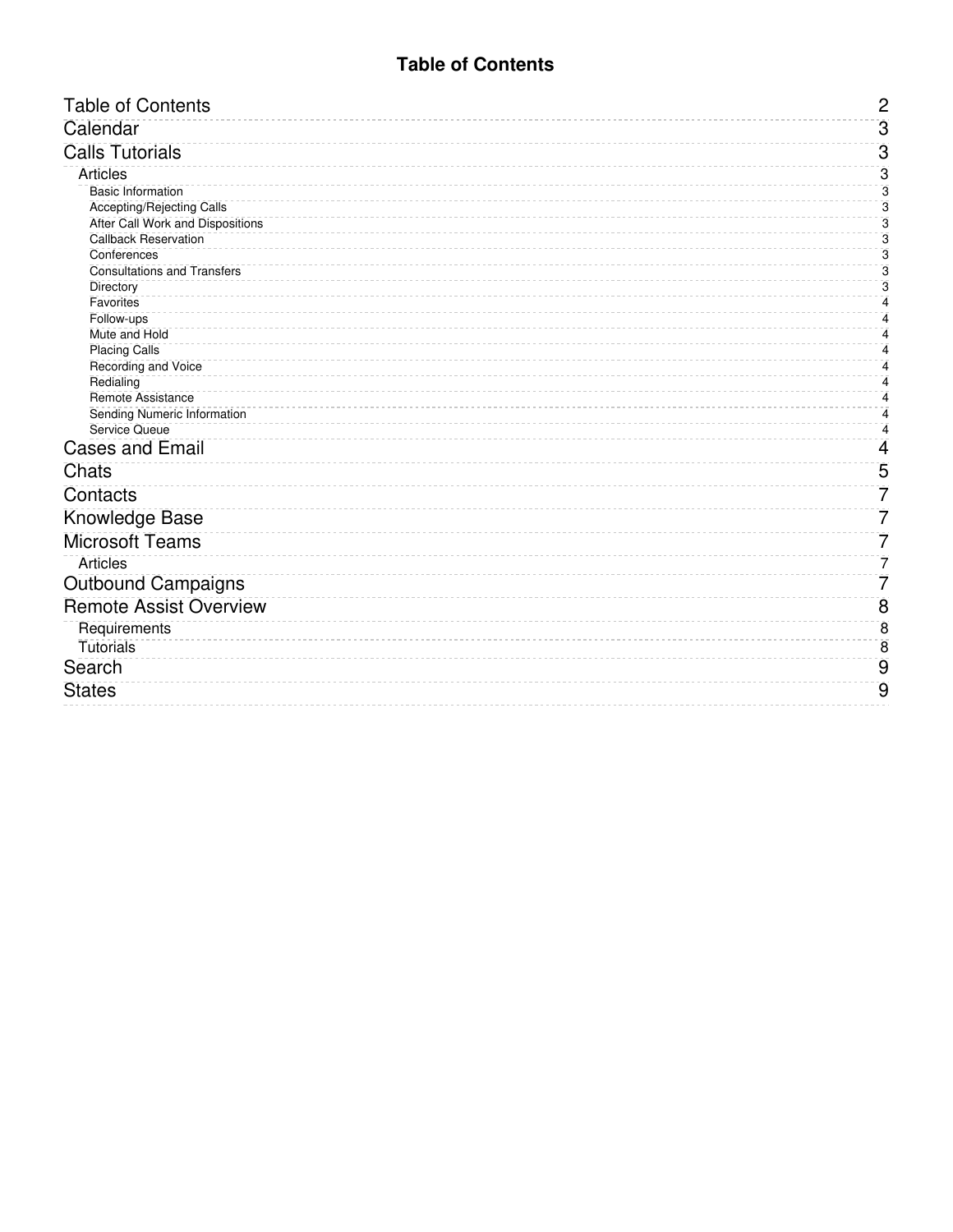# <span id="page-2-0"></span>**Calendar**

- [Overview](https://help.brightpattern.com/5.8:Agent-guide/Tutorials/Overview/?action=html-localimages-export#topic_agent-guide.2Ftutorials.2Fcalendar.2Foverview)
- How to Edit [Existing](https://help.brightpattern.com/5.8:Agent-guide/Tutorials/Overview/?action=html-localimages-export#topic_agent-guide.2Ftutorials.2Fcalendar.2Fhowtoeditexistingevents) Events
- How to Open the [Calendar](https://help.brightpattern.com/5.8:Agent-guide/Tutorials/Overview/?action=html-localimages-export#topic_agent-guide.2Ftutorials.2Fcalendar.2Fhowtoopenthecalendar)
- How to [Schedule](https://help.brightpattern.com/5.8:Agent-guide/Tutorials/Overview/?action=html-localimages-export#topic_agent-guide.2Ftutorials.2Fcalendar.2Fhowtoscheduleanevent) an Event

# <span id="page-2-1"></span>**Calls Tutorials**

These tutorials provide step-by-step instructions for everything related voice calls: dialing, accepting, transferring, muting, and flagging.

## <span id="page-2-2"></span>**Articles**

### <span id="page-2-3"></span>**Basic Information**

• Call [Controls](https://help.brightpattern.com/5.8:Agent-guide/Tutorials/Overview/?action=html-localimages-export#topic_agent-guide.2Ftutorials.2Fcalls.2Fcontrols)

## <span id="page-2-4"></span>**Accepting/Rejecting Calls**

- How to Answer an [Incoming](https://help.brightpattern.com/5.8:Agent-guide/Tutorials/Overview/?action=html-localimages-export#topic_agent-guide.2Ftutorials.2Fcalls.2Fhowtoansweranincomingcall) Call
- How to Reject an [Incoming](https://help.brightpattern.com/5.8:Agent-guide/Tutorials/Overview/?action=html-localimages-export#topic_agent-guide.2Ftutorials.2Fcalls.2Fhowtorejectanincomingcall) Call

## <span id="page-2-5"></span>**After Call Work and Dispositions**

- [Dispositions](https://help.brightpattern.com/5.8:Agent-guide/Tutorials/Overview/?action=html-localimages-export#topic_agent-guide.2Ftutorials.2Fcalls.2Fhowtoenterdispositionsandnotes) and Notes
- How to [Wrap](https://help.brightpattern.com/5.8:Agent-guide/Tutorials/Overview/?action=html-localimages-export#topic_agent-guide.2Ftutorials.2Fcalls.2Fhowtowrapupafter-callwork) Up After Call Work

### <span id="page-2-6"></span>**Callback Reservation**

**• About Callback [Reservation](https://help.brightpattern.com/5.8:Agent-guide/Tutorials/Overview/?action=html-localimages-export#topic_agent-guide.2Ftutorials.2Fcalls.2Faboutcallbackreservation)** 

### <span id="page-2-7"></span>**Conferences**

- How to Host a [Conference](https://help.brightpattern.com/5.8:Agent-guide/Tutorials/Overview/?action=html-localimages-export#topic_agent-guide.2Ftutorials.2Fcalls.2Fhowtohostaconference)
- How to Participate in a [Conference](https://help.brightpattern.com/5.8:Agent-guide/Tutorials/Overview/?action=html-localimages-export#topic_agent-guide.2Ftutorials.2Fcalls.2Fhowtoparticipateinaconference)

## <span id="page-2-8"></span>**Consultations and Transfers**

- How to Make [Consultations](https://help.brightpattern.com/5.8:Agent-guide/Tutorials/Overview/?action=html-localimages-export#topic_agent-guide.2Ftutorials.2Fcalls.2Fconsultationsandtransfers) and Transfers
- How to Warm [Transfer](https://help.brightpattern.com/5.8:Agent-guide/Tutorials/Overview/?action=html-localimages-export#topic_agent-guide.2Ftutorials.2Fcalls.2Fwarmtransfer)

## <span id="page-2-9"></span>**Directory**

• How to Use the [Directory](https://help.brightpattern.com/5.8:Agent-guide/Tutorials/Overview/?action=html-localimages-export#topic_agent-guide.2Ftutorials.2Fcalls.2Fhowtousethedirectory)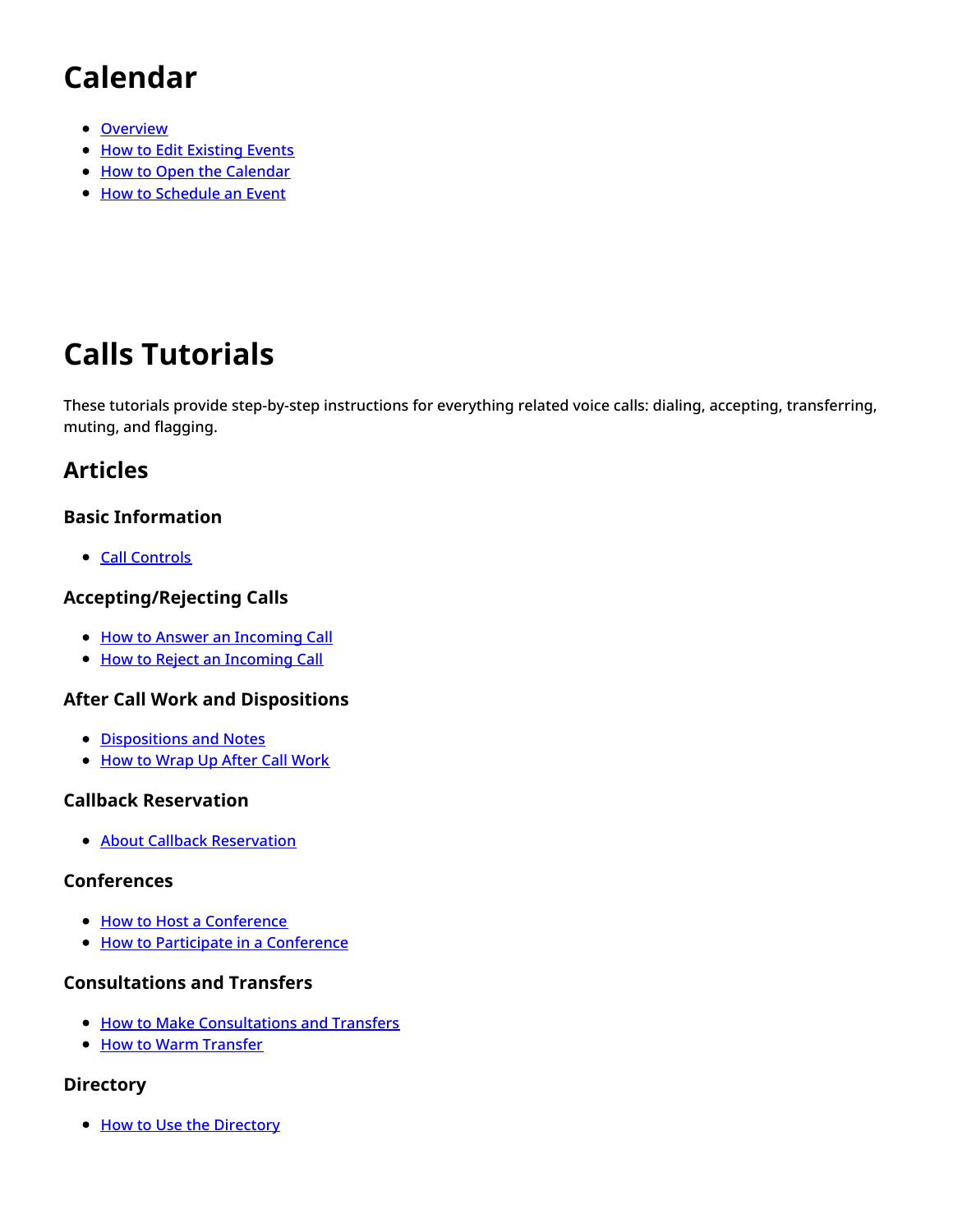### <span id="page-3-0"></span>**Favorites**

**.** How to Use Favorite [Contacts](https://help.brightpattern.com/5.8:Agent-guide/Tutorials/Overview/?action=html-localimages-export#topic_agent-guide.2Ftutorials.2Fcalls.2Fhowtousefavoritecontacts)

### <span id="page-3-1"></span>**Follow-ups**

How to Schedule a [Follow-up](https://help.brightpattern.com/5.8:Agent-guide/Tutorials/Overview/?action=html-localimages-export#topic_agent-guide.2Ftutorials.2Fcalls.2Fhowtoscheduleafollow-upactivity) Activity

### <span id="page-3-2"></span>**Mute and Hold**

- How to Hold and [Retrieve](https://help.brightpattern.com/5.8:Agent-guide/Tutorials/Overview/?action=html-localimages-export#topic_agent-guide.2Ftutorials.2Fcalls.2Fhowtoholdandretrieveacall) a Call
- How to [Mute](https://help.brightpattern.com/5.8:Agent-guide/Tutorials/Overview/?action=html-localimages-export#topic_agent-guide.2Ftutorials.2Fcalls.2Fhowtomuteacall) a Call
- How to [Release](https://help.brightpattern.com/5.8:Agent-guide/Tutorials/Overview/?action=html-localimages-export#topic_agent-guide.2Ftutorials.2Fcalls.2Fhowtoreleaseacall) a Call

### <span id="page-3-3"></span>**Placing Calls**

- How to Make an [Internal](https://help.brightpattern.com/5.8:Agent-guide/Tutorials/Overview/?action=html-localimages-export#topic_agent-guide.2Ftutorials.2Fcalls.2Fhowtomakeaninternalcall) Call
- **How to Make an [Outbound](https://help.brightpattern.com/5.8:Agent-guide/Tutorials/Overview/?action=html-localimages-export#topic_agent-guide.2Ftutorials.2Fcalls.2Fhowtomakeanoutboundcall) Call**
- How to Speed Dial [Through](https://help.brightpattern.com/5.8:Agent-guide/Tutorials/Overview/?action=html-localimages-export#topic_agent-guide.2Ftutorials.2Fcalls.2Fhowtospeeddialthroughexternalivrs) External IVRs

### <span id="page-3-4"></span>**Recording and Voice**

- How to Connect a Voice [Application](https://help.brightpattern.com/5.8:Agent-guide/Tutorials/Overview/?action=html-localimages-export#topic_agent-guide.2Ftutorials.2Fcalls.2Fhowtoconnectavoiceapplicationtoyourcall) to Your Call
- How to [Record](https://help.brightpattern.com/5.8:Agent-guide/Tutorials/Overview/?action=html-localimages-export#topic_agent-guide.2Ftutorials.2Fcalls.2Fhowtorecordacall) a Call
- How to Stop Call [Recording](https://help.brightpattern.com/5.8:Agent-guide/Tutorials/Overview/?action=html-localimages-export#topic_agent-guide.2Ftutorials.2Fcalls.2Fhowtostoporpausecallrecording)
- **.** How to Use [Prerecorded](https://help.brightpattern.com/5.8:Agent-guide/Tutorials/Overview/?action=html-localimages-export#topic_agent-guide.2Ftutorials.2Fcalls.2Fhowtousepre-recordedmessages) Messages
- Voice [Signatures](https://help.brightpattern.com/5.8:Agent-guide/Tutorials/Overview/?action=html-localimages-export#topic_agent-guide.2Ftutorials.2Fcalls.2Fhowtocollectavoicesignature)

## <span id="page-3-5"></span>**Redialing**

• How to Redial a [Previously](https://help.brightpattern.com/5.8:Agent-guide/Tutorials/Overview/?action=html-localimages-export#topic_agent-guide.2Ftutorials.2Fcalls.2Fhowtoredialapreviouslydialednumber) Dialed Number

### <span id="page-3-6"></span>**Remote Assistance**

- Overview: Remote [Assistance](https://help.brightpattern.com/5.8:Agent-guide/Tutorials/Overview/?action=html-localimages-export#topic_agent-guide.2Ftutorials.2Fcalls.2Fremoteassistance) During Calls
- How to Start Remote [Assistance](https://help.brightpattern.com/5.8:Agent-guide/Tutorials/Overview/?action=html-localimages-export#topic_agent-guide.2Ftutorials.2Fcalls.2Finitiateremoteassistancecall) During a Phone Call
- How to Transfer a Call with an Active Remote [Assistance](https://help.brightpattern.com/5.8:Agent-guide/Tutorials/Overview/?action=html-localimages-export#topic_agent-guide.2Ftutorials.2Fcalls.2Ftransfercallwithremoteassistance) Session

## <span id="page-3-7"></span>**Sending Numeric Information**

**• How to Send Numeric [Information](https://help.brightpattern.com/5.8:Agent-guide/Tutorials/Overview/?action=html-localimages-export#topic_agent-guide.2Ftutorials.2Fcalls.2Fhowtosendnumericinformation)** 

### <span id="page-3-8"></span>**Service Queue**

• How to Place a Call in a [Service](https://help.brightpattern.com/5.8:Agent-guide/Tutorials/Overview/?action=html-localimages-export#topic_agent-guide.2Ftutorials.2Fcalls.2Fhowtoplaceacallinaservicequeue) Queue

# <span id="page-3-9"></span>**Cases and Email**

**• [Overview](https://help.brightpattern.com/5.8:Agent-guide/Tutorials/Overview/?action=html-localimages-export#topic_agent-guide.2Ftutorials.2Fcases.2Foverview)** 

Accepting Email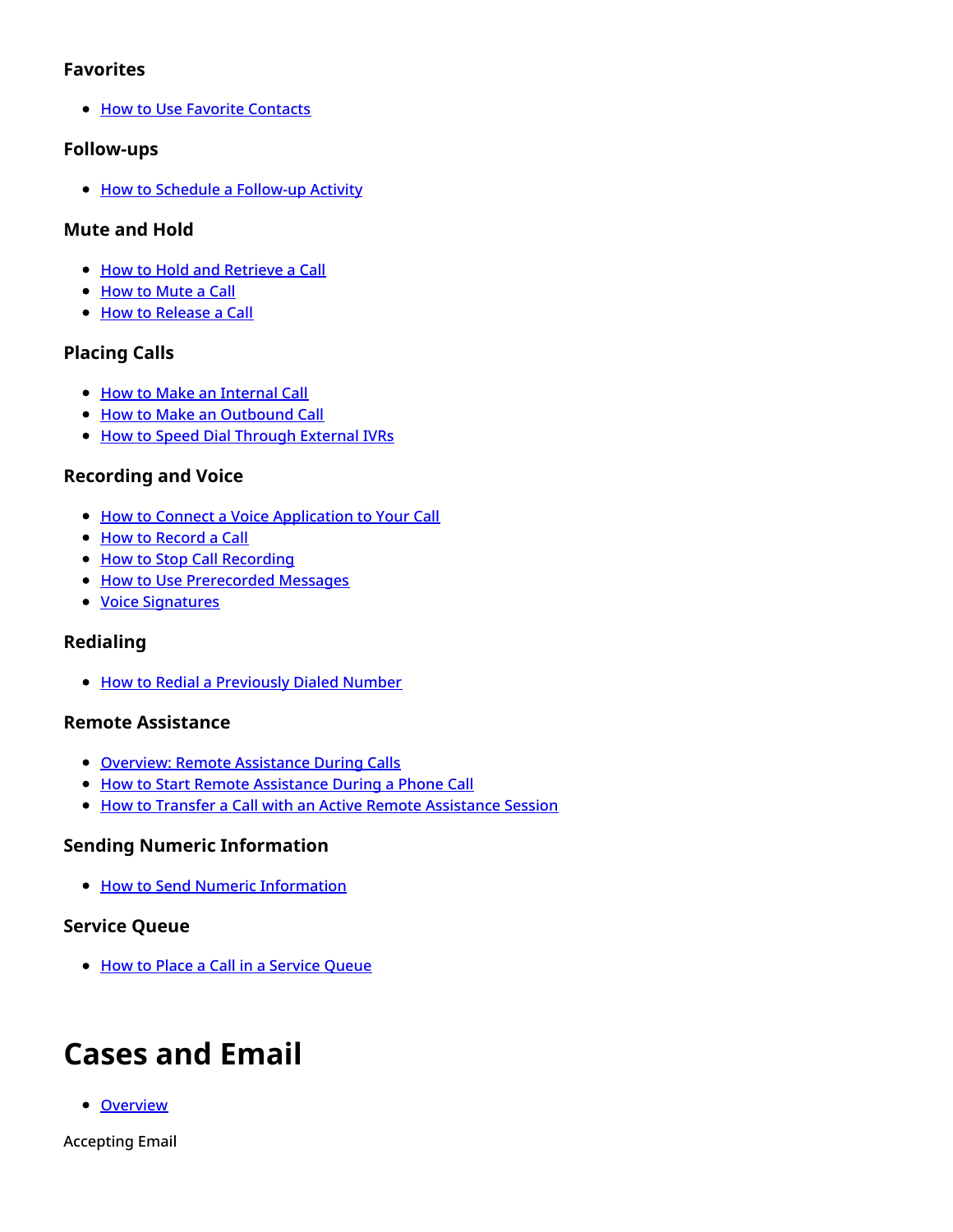• How to [Accept](https://help.brightpattern.com/5.8:Agent-guide/Tutorials/Overview/?action=html-localimages-export#topic_agent-guide.2Ftutorials.2Fcases.2Fhowtoacceptanemail) an Email

#### Creating Cases

• How to [Create](https://help.brightpattern.com/5.8:Agent-guide/Tutorials/Overview/?action=html-localimages-export#topic_agent-guide.2Ftutorials.2Fcases.2Fhowtocreatenewcases) New Cases

#### Follow-ups

- How to Use Pinned Cases to Send a Follow-up [Outbound](https://help.brightpattern.com/5.8:Agent-guide/Tutorials/Overview/?action=html-localimages-export#topic_agent-guide.2Ftutorials.2Fcases.2Fhowtousepinnedcasestosendafollow-upoutboundemail) Email
- How to Use Cases to Send a Follow-up [Outbound](https://help.brightpattern.com/5.8:Agent-guide/Tutorials/Overview/?action=html-localimages-export#topic_agent-guide.2Ftutorials.2Fcases.2Fhowtosendafollow-upoutboundemail) Email

#### Fonts

• How to [Change](https://help.brightpattern.com/5.8:Agent-guide/Tutorials/Overview/?action=html-localimages-export#topic_agent-guide.2Ftutorials.2Fcases.2Fhowtochangedefaultemailfont) Default Email Font

#### Handling Email

- [Filtering](https://help.brightpattern.com/5.8:Agent-guide/Tutorials/Overview/?action=html-localimages-export#topic_agent-guide.2Ftutorials.2Fcases.2Ffilteringhistorycontent) Case History Content
- How to Close an Email without [Replying](https://help.brightpattern.com/5.8:Agent-guide/Tutorials/Overview/?action=html-localimages-export#topic_agent-guide.2Ftutorials.2Fcases.2Fhowtocloseanemailwithoutreplying)
- How to Change an [Assigned](https://help.brightpattern.com/5.8:Agent-guide/Tutorials/Overview/?action=html-localimages-export#topic_agent-guide.2Ftutorials.2Fcases.2Fhowtochangeanassignedemailservice) Email Service
- How to [Compose](https://help.brightpattern.com/5.8:Agent-guide/Tutorials/Overview/?action=html-localimages-export#topic_agent-guide.2Ftutorials.2Fcases.2Fhowtocomposeareply) a Reply
- How to [Transfer](https://help.brightpattern.com/5.8:Agent-guide/Tutorials/Overview/?action=html-localimages-export#topic_agent-guide.2Ftutorials.2Fcases.2Fhowtotransferanemail) an Email
- How to [Forward](https://help.brightpattern.com/5.8:Agent-guide/Tutorials/Overview/?action=html-localimages-export#topic_agent-guide.2Ftutorials.2Fcases.2Fhowtoforwardanemail) an Email
- How to Send a New [Outbound](https://help.brightpattern.com/5.8:Agent-guide/Tutorials/Overview/?action=html-localimages-export#topic_agent-guide.2Ftutorials.2Fcases.2Fhowtosendanewoutboundemail) Email
- How to Save an [Email](https://help.brightpattern.com/5.8:Agent-guide/Tutorials/Overview/?action=html-localimages-export#topic_agent-guide.2Ftutorials.2Fcases.2Fhowtosaveanemailasadraft) as a Draft
- How to Insert [Images](https://help.brightpattern.com/5.8:Agent-guide/Tutorials/Overview/?action=html-localimages-export#topic_agent-guide.2Ftutorials.2Fcases.2Fhowtocopyandpasteimagesintoemail) into Email
- How to Insert [Hyperlinks](https://help.brightpattern.com/5.8:Agent-guide/Tutorials/Overview/?action=html-localimages-export#topic_agent-guide.2Ftutorials.2Fcases.2Fhowtoinserthyperlinksintoemail) into Email

#### Masking Data

**.** How to Remove [Sensitive](https://help.brightpattern.com/5.8:Agent-guide/Tutorials/Overview/?action=html-localimages-export#topic_agent-guide.2Ftutorials.2Fcases.2Fhowtomasksensitivedata) Data from Emails

#### Print

• How to Print an [Email](https://help.brightpattern.com/5.8:Agent-guide/Tutorials/Overview/?action=html-localimages-export#topic_agent-guide.2Ftutorials.2Fcases.2Fhowtoprintanemail)

#### Retrieving Email from Queue

- How to [Retrieve](https://help.brightpattern.com/5.8:Agent-guide/Tutorials/Overview/?action=html-localimages-export#topic_agent-guide.2Ftutorials.2Fcases.2Fhowtoretrieveanemailfromtheteamqueue) an Email from the Team Queue
- How to Retrieve an Email from [Personal](https://help.brightpattern.com/5.8:Agent-guide/Tutorials/Overview/?action=html-localimages-export#topic_agent-guide.2Ftutorials.2Fcases.2Fhowtoretrieveanemailfromyourpersonalqueue) Queue

#### Reviewing Email

• How to Review an [Incoming](https://help.brightpattern.com/5.8:Agent-guide/Tutorials/Overview/?action=html-localimages-export#topic_agent-guide.2Ftutorials.2Fcases.2Fhowtoreviewanincomingemail) Email

## <span id="page-4-0"></span>**Chats**

• [Overview](https://help.brightpattern.com/5.8:Agent-guide/Tutorials/Overview/?action=html-localimages-export#topic_agent-guide.2Ftutorials.2Fchat.2Foverview)

#### Accepting/Rejecting Chats

- How to Accept a Chat [Request](https://help.brightpattern.com/5.8:Agent-guide/Tutorials/Overview/?action=html-localimages-export#topic_agent-guide.2Ftutorials.2Fchat.2Fhowtoacceptachatrequest)
- How to Reject a Chat [Request](https://help.brightpattern.com/5.8:Agent-guide/Tutorials/Overview/?action=html-localimages-export#topic_agent-guide.2Ftutorials.2Fchat.2Fhowtorejectachatrequest)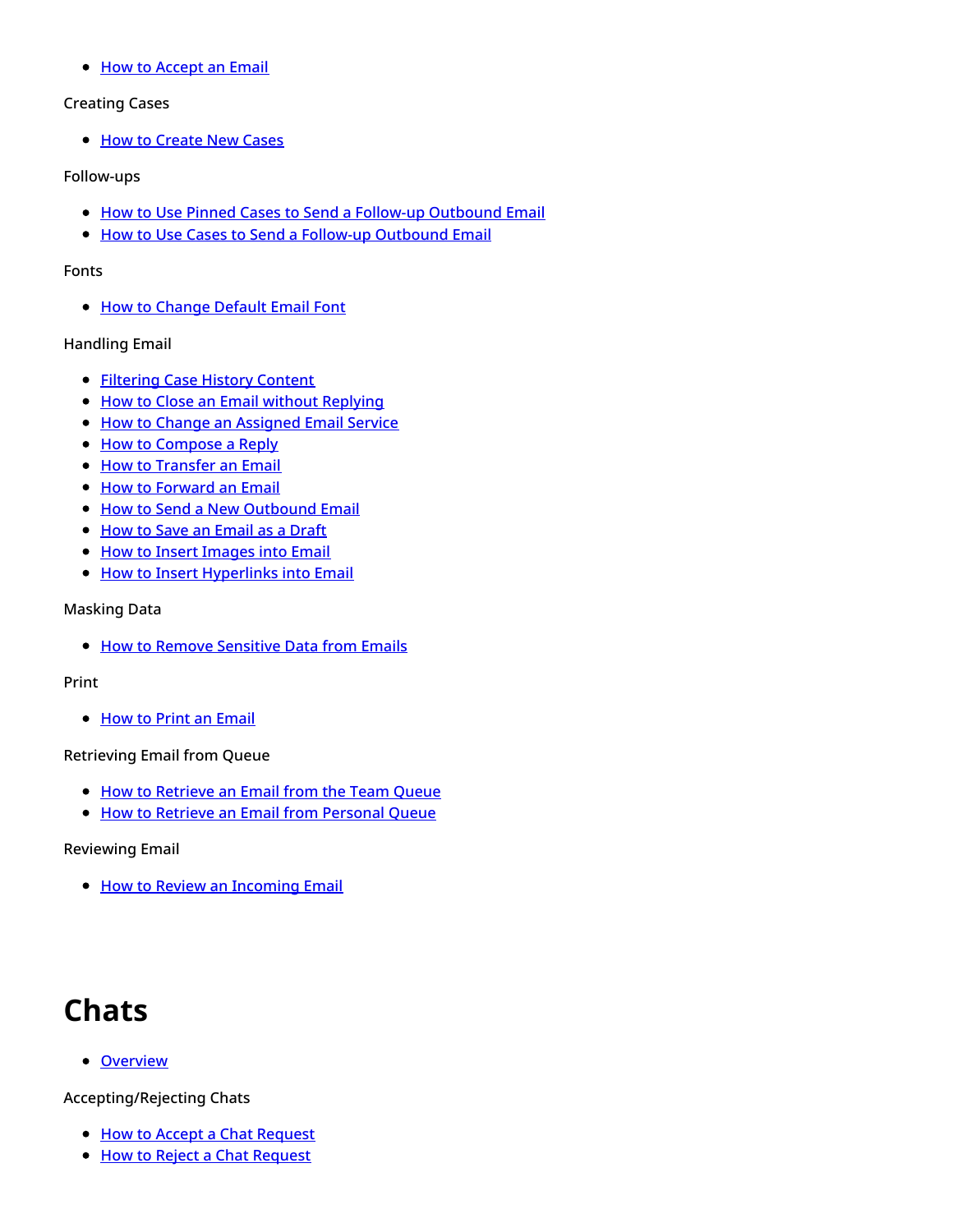#### Audio/Video Chats

- How to Have an [Audio](https://help.brightpattern.com/5.8:Agent-guide/Tutorials/Overview/?action=html-localimages-export#topic_agent-guide.2Ftutorials.2Fchat.2Fhowtohaveanaudiochat) Chat
- How to Have a [Video](https://help.brightpattern.com/5.8:Agent-guide/Tutorials/Overview/?action=html-localimages-export#topic_agent-guide.2Ftutorials.2Fchat.2Fhowtohaveavideochat) Chat

#### Canned Responses

**.** How to Create and Edit Canned Chat [Responses](https://help.brightpattern.com/5.8:Agent-guide/Tutorials/Overview/?action=html-localimages-export#topic_agent-guide.2Ftutorials.2Fchat.2Fhowtocreateandeditcannedchatresponses)

#### Co-browsing

- How to Co-browse with Surfly [Integration](https://help.brightpattern.com/5.8:Agent-guide/Tutorials/Overview/?action=html-localimages-export#topic_agent-guide.2Ftutorials.2Fchat.2Fsurflyco-browsing)
- How to [Co-browse](https://help.brightpattern.com/5.8:Agent-guide/Tutorials/Overview/?action=html-localimages-export#topic_agent-guide.2Ftutorials.2Fchat.2Fco-browsing)

#### Creating Cases

• How to Create a Case from a Chat [Session](https://help.brightpattern.com/5.8:Agent-guide/Tutorials/Overview/?action=html-localimages-export#topic_agent-guide.2Ftutorials.2Fchat.2Fhowtocreateacasefromachatsession)

#### Flagging Chats

• How to Flag an [Interaction](https://help.brightpattern.com/5.8:Agent-guide/Tutorials/Overview/?action=html-localimages-export#topic_agent-guide.2Ftutorials.2Fchat.2Fhowtoflagachatsession)

#### Follow-ups

How to Schedule a [Follow-Up](https://help.brightpattern.com/5.8:Agent-guide/Tutorials/Overview/?action=html-localimages-export#topic_agent-guide.2Ftutorials.2Fchat.2Fhowtoscheduleafollow-upactivityfromachatsession) Activity from a Chat Session

#### Forms

• How to Send a [Secure](https://help.brightpattern.com/5.8:Agent-guide/Tutorials/Overview/?action=html-localimages-export#topic_agent-guide.2Ftutorials.2Fchat.2Fhowtosendasecureform) Form

#### Multiple Chats

• [Handling](https://help.brightpattern.com/5.8:Agent-guide/Tutorials/Overview/?action=html-localimages-export#topic_agent-guide.2Ftutorials.2Fchat.2Fhandlingmultiplechatsessions) Multiple Chat Sessions

#### Masking Sensitive Data

**.** How to Remove [Sensitive](https://help.brightpattern.com/5.8:Agent-guide/Tutorials/Overview/?action=html-localimages-export#topic_agent-guide.2Ftutorials.2Fchat.2Fsensitivedata) Data from Chats

#### Remote Assistance

- **.** Overview: Remote [Assistance](https://help.brightpattern.com/5.8:Agent-guide/Tutorials/Overview/?action=html-localimages-export#topic_agent-guide.2Ftutorials.2Fchat.2Fremoteassistance) in Chats
- How to Initiate Remote Assistance During a [Chat/SMS/Messaging](https://help.brightpattern.com/5.8:Agent-guide/Tutorials/Overview/?action=html-localimages-export#topic_agent-guide.2Ftutorials.2Fchat.2Finitiateremoteassistanceduringchat) Session
- How to Transfer a Remote [Assistance](https://help.brightpattern.com/5.8:Agent-guide/Tutorials/Overview/?action=html-localimages-export#topic_agent-guide.2Ftutorials.2Fchat.2Ftransferremoteassistanceduringchat) Session to a Different Agent During a Chat Session

#### Sending Chat Messages

- How to Send SMS/Text [Messages](https://help.brightpattern.com/5.8:Agent-guide/Tutorials/Overview/?action=html-localimages-export#topic_agent-guide.2Ftutorials.2Fchat.2Fhowtosendsmsmessages)
- **Chat [Messages](https://help.brightpattern.com/5.8:Agent-guide/Tutorials/Overview/?action=html-localimages-export#topic_agent-guide.2Ftutorials.2Fchat.2Fhowtosendchatmessages)**
- **.** How to Send and Receive Pictures and [Documents](https://help.brightpattern.com/5.8:Agent-guide/Tutorials/Overview/?action=html-localimages-export#topic_agent-guide.2Ftutorials.2Fchat.2Fhowtosendandreceivepicturesanddocuments)

#### Terminating the Chat

• How to End a Chat [Session](https://help.brightpattern.com/5.8:Agent-guide/Tutorials/Overview/?action=html-localimages-export#topic_agent-guide.2Ftutorials.2Fchat.2Fhowtoendachatsession)

#### Transfers

• How to [Transfer](https://help.brightpattern.com/5.8:Agent-guide/Tutorials/Overview/?action=html-localimages-export#topic_agent-guide.2Ftutorials.2Fchat.2Fhowtotransferyourchatsession) Your Chat Session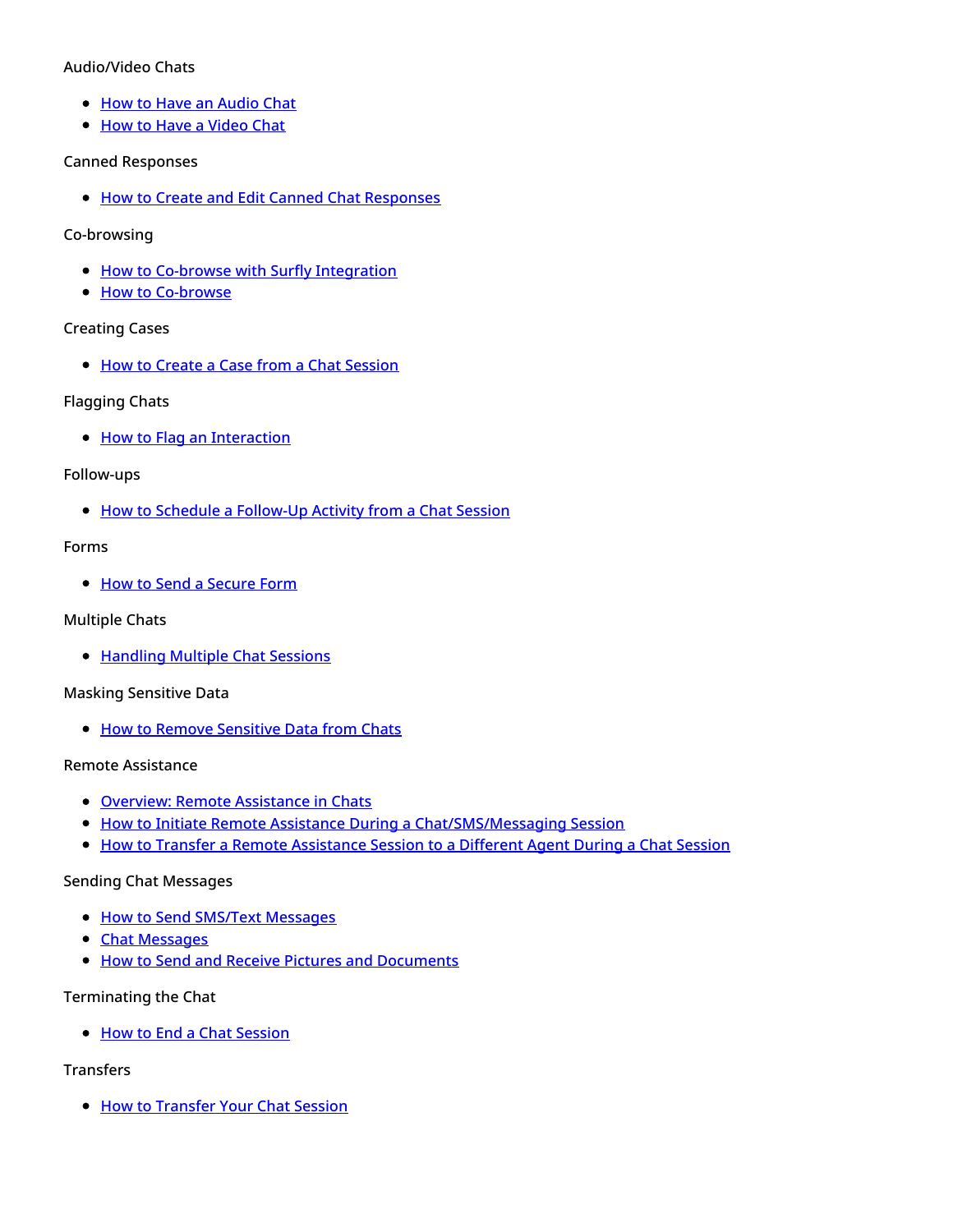# <span id="page-6-0"></span>**Contacts**

- [Overview](https://help.brightpattern.com/5.8:Agent-guide/Tutorials/Overview/?action=html-localimages-export#topic_agent-guide.2Ftutorials.2Fcontacts.2Foverview)
- How to Create a New [Contact](https://help.brightpattern.com/5.8:Agent-guide/Tutorials/Overview/?action=html-localimages-export#topic_agent-guide.2Ftutorials.2Fcontacts.2Fhowtocreateanewcontact)
- How to Edit an [Existing](https://help.brightpattern.com/5.8:Agent-guide/Tutorials/Overview/?action=html-localimages-export#topic_agent-guide.2Ftutorials.2Fcontacts.2Fhowtoaddtoanexistingcontact) Contact

## <span id="page-6-1"></span>**Knowledge Base**

- [Overview](https://help.brightpattern.com/5.8:Agent-guide/Tutorials/Overview/?action=html-localimages-export#topic_agent-guide.2Ftutorials.2Fknowledgebase.2Foverview)
- How to Contribute Content to the [Knowledge](https://help.brightpattern.com/5.8:Agent-guide/Tutorials/Overview/?action=html-localimages-export#topic_agent-guide.2Ftutorials.2Fknowledgebase.2Fhowtocontributecontent) Base
- How to Use a [Knowledge](https://help.brightpattern.com/5.8:Agent-guide/Tutorials/Overview/?action=html-localimages-export#topic_agent-guide.2Ftutorials.2Fknowledgebase.2Fhowtouse) Base Article

## <span id="page-6-2"></span>**Microsoft Teams**

If your contact center integrates with Microsoft Teams, you can access Teams communication channels information for personal chats and internal calls with logged-in Teams users (i.e., experts), while handling customer interactions in the Agent Desktop application.

## <span id="page-6-3"></span>**Articles**

The following articles provide instructional information on using Teams while working in Agent Desktop:

- How to Sign in to Teams [Integrated](https://help.brightpattern.com/5.8:Agent-guide/Tutorials/Overview/?action=html-localimages-export#topic_agent-guide.2Ftutorials.2Fmicrosoftteams.2Flogin) with Bright Pattern Contact Center
- [Accessing](https://help.brightpattern.com/5.8:Agent-guide/Tutorials/Overview/?action=html-localimages-export#topic_agent-guide.2Ftutorials.2Fmicrosoftteams.2Fwidgetaccessmsteams) Microsoft Teams in the Agent Desktop Widget
- How to Get Help from Experts During Active [Interactions](https://help.brightpattern.com/5.8:Agent-guide/Tutorials/Overview/?action=html-localimages-export#topic_agent-guide.2Ftutorials.2Fmicrosoftteams.2Fgetexperthelpviadirectory) Via the Directory
- How to Get Help from Experts Via Teams [Channels](https://help.brightpattern.com/5.8:Agent-guide/Tutorials/Overview/?action=html-localimages-export#topic_agent-guide.2Ftutorials.2Fmicrosoftteams.2Fgetexperthelpviachannels)
- How to Configure Your Teams Direct Routing Number as a [Softphone](https://help.brightpattern.com/5.8:Agent-guide/Tutorials/Overview/?action=html-localimages-export#topic_agent-guide.2Ftutorials.2Fmicrosoftteams.2Fdirectrouting) Device
- How to Invite Experts to Join [Conference](https://help.brightpattern.com/5.8:Agent-guide/Tutorials/Overview/?action=html-localimages-export#topic_agent-guide.2Ftutorials.2Fmicrosoftteams.2Finviteexpertstoconference) Chats with Customers

# <span id="page-6-4"></span>**Outbound Campaigns**

- **[Overview](https://help.brightpattern.com/5.8:Agent-guide/Tutorials/Overview/?action=html-localimages-export#topic_agent-guide.2Ftutorials.2Foutboundcampaigns.2Foverview)**
- How to Reject a Calling [Record](https://help.brightpattern.com/5.8:Agent-guide/Tutorials/Overview/?action=html-localimages-export#topic_agent-guide.2Ftutorials.2Foutboundcampaigns.2Fhowtorejectacallingrecord)
- **How to [Review](https://help.brightpattern.com/5.8:Agent-guide/Tutorials/Overview/?action=html-localimages-export#topic_agent-guide.2Ftutorials.2Foutboundcampaigns.2Fhowtoreviewacallingrecord) a Calling Record**
- How to [Reschedule](https://help.brightpattern.com/5.8:Agent-guide/Tutorials/Overview/?action=html-localimages-export#topic_agent-guide.2Ftutorials.2Foutboundcampaigns.2Fhowtorescheduleacallattempt) a Call Attempt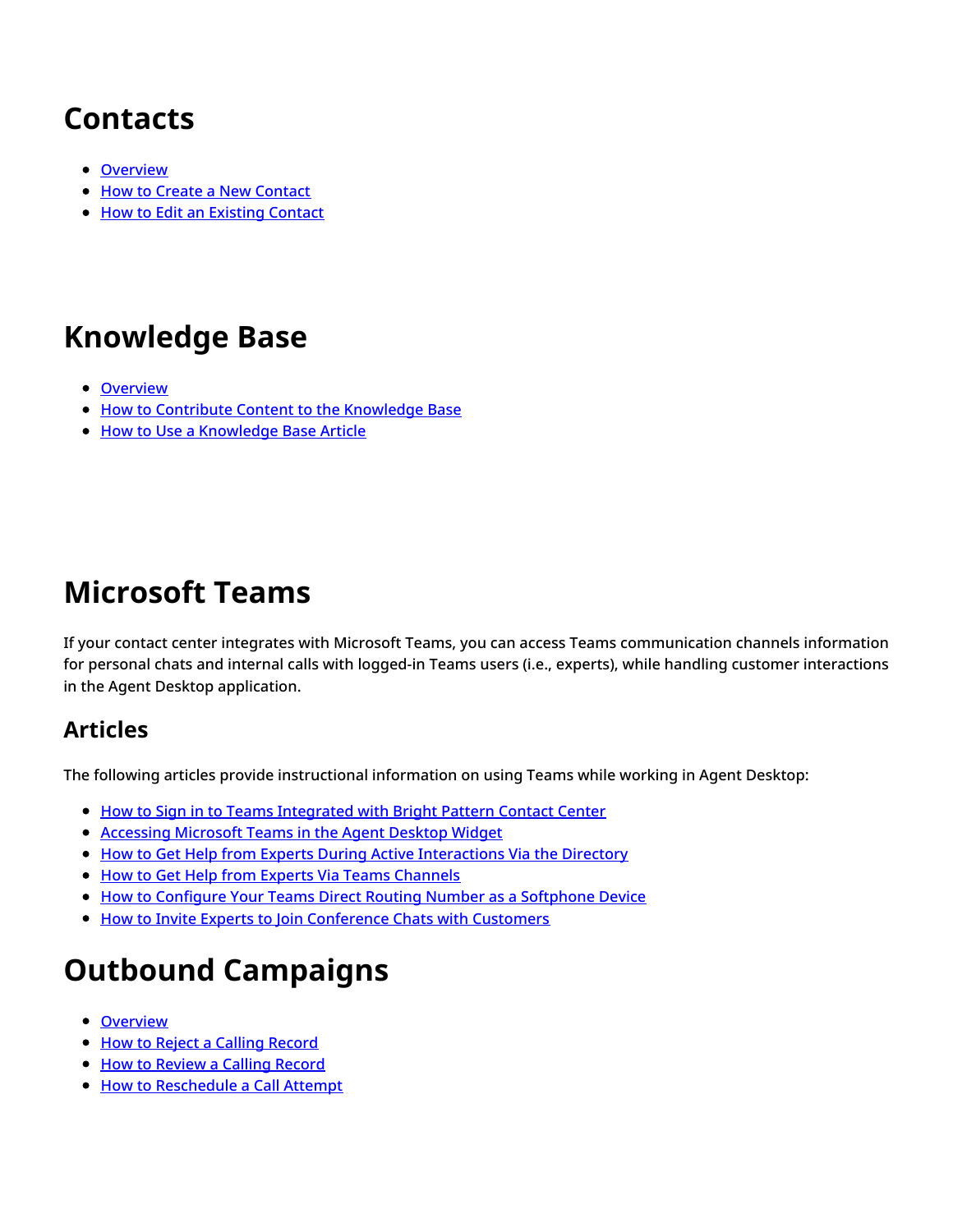# <span id="page-7-0"></span>**Remote Assist Overview**

When the Bright Pattern Contact Center Remote Assist (RA) feature is enabled for your contact center, you can provide remote desktop/mobile device support to customers during conversations. That means having authorized access to the customer's device screen, having navigational control, and being able to type and make changes on their device during an active interaction. Remote Assist makes it easier to provide troubleshooting and help.

RA grants agents the ability to assist customers using an application installed in the Agent Desktop.

RA provides the following functions for agents:

- Screen sharing
- Remote control (Agent Desktop desktop platform only)
- Copy files between agent and customer
- Clipboard text copy/paste between agents and customers
- Transfer and conference calls and chats processing

## <span id="page-7-1"></span>**Requirements**

Using the Remote Assist feature requires the following:

- This feature is enabled by your contact center's service provider. For more information, contact your administrator.
- In order to use the Remote Assist feature, you must have the*Initiate and Conduct Remote Assist [Sessions](https://help.brightpattern.com/5.8:Contact-center-administrator-guide/UsersandTeams/Privileges#Initiate_and_conduct_remote_assist_sessions)* privilege.

| Roles >> Remote Assist >> Properties                                                                                      |            |                    |                                                                                                                                                                                                                                                                                                                                                                                                                                                                                                                                              |  |
|---------------------------------------------------------------------------------------------------------------------------|------------|--------------------|----------------------------------------------------------------------------------------------------------------------------------------------------------------------------------------------------------------------------------------------------------------------------------------------------------------------------------------------------------------------------------------------------------------------------------------------------------------------------------------------------------------------------------------------|--|
| Q                                                                                                                         | 10 entries |                    | <b>Users</b><br><b>Properties</b>                                                                                                                                                                                                                                                                                                                                                                                                                                                                                                            |  |
| Role Name -<br>Agent<br>Campaign Administrator<br>Campaign Operator<br>Manager                                            |            | Name:<br>Licenses: | <b>Remote Assist</b><br><b>Remote Assist User</b><br>$\Box$ Assign this role to newly created users                                                                                                                                                                                                                                                                                                                                                                                                                                          |  |
| <b>Remote Assist</b><br>Reviewer<br>Security Administrator<br>Service Administrator<br>Supervisor<br>System Administrator |            | Privileges:        | <b>Interaction Handling</b><br>Has May grant or revoke<br>Access full-screen Agent Desktop<br>Delete contacts<br>$\Box$ Edit contacts<br>Force pop-out phone window<br>Handle automatically distributed interactions<br>Handle service chats<br>Initiate SMS conversation<br>$\Box$ Initiate and conduct remote assist sessions<br>$\Box$ Listen to call recordings and view chat transcripts on assigned services<br>$\Box$ Listening to own call recordings and view own chat transcripts<br>Login to Agent Desktop<br>Make external calls |  |
|                                                                                                                           |            |                    | Mask original email content<br>Reset<br>Apply                                                                                                                                                                                                                                                                                                                                                                                                                                                                                                |  |

Remote Assist Privilege

## <span id="page-7-2"></span>**Tutorials**

The following articles will guide you through some of the ways that you can use RA during chat and voice sessions:

- [Remote](https://help.brightpattern.com/5.8:Agent-guide/Tutorials/Overview/?action=html-localimages-export#topic_agent-guide.2Ftutorials.2Fra.2Fraonmacos) Assist on Macs
- The [Remote](https://help.brightpattern.com/5.8:Agent-guide/Tutorials/Overview/?action=html-localimages-export#topic_agent-guide.2Ftutorials.2Fra.2Fratab) Assist Tab